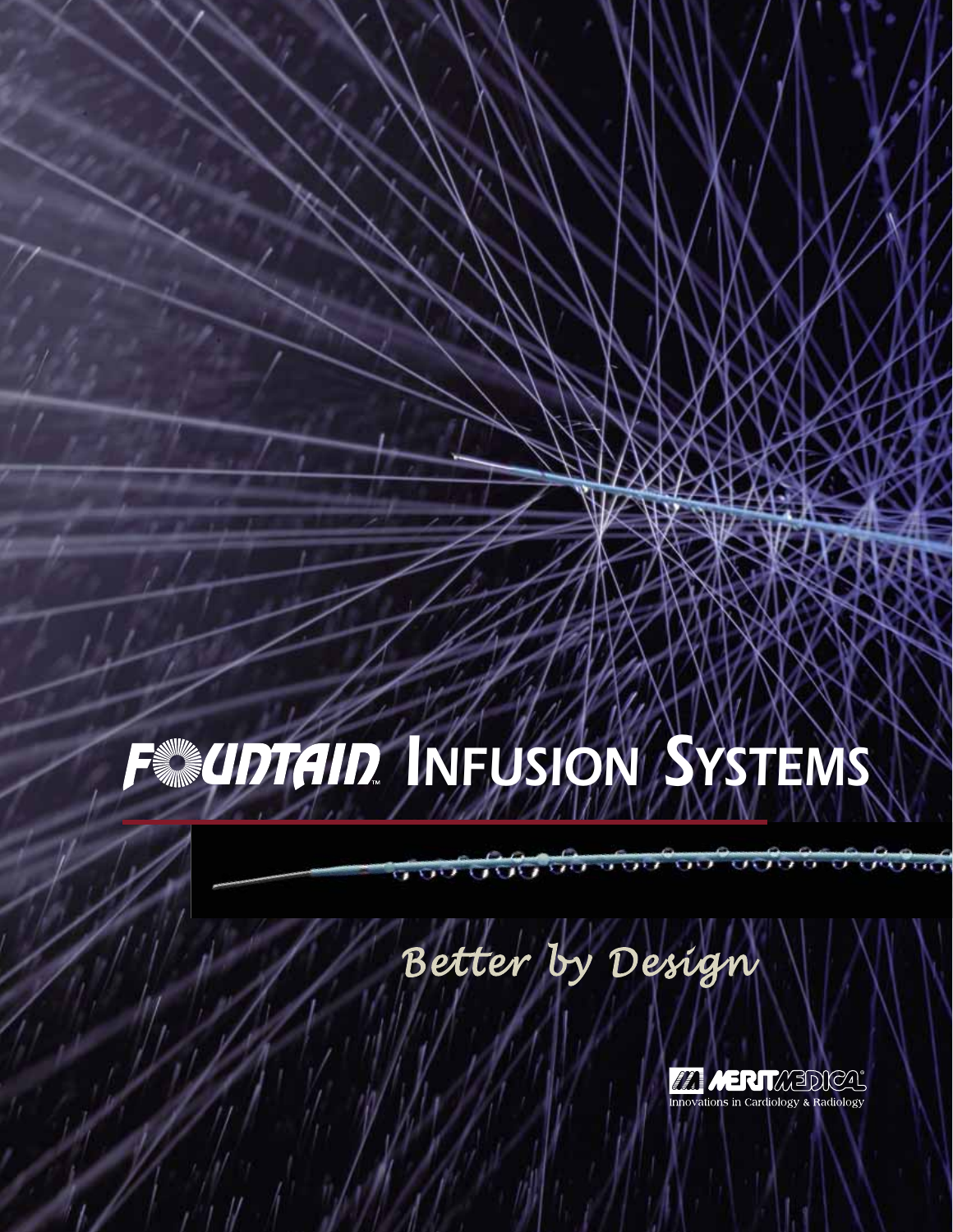## *Gradient Hole Sizes*

*Exclusive gradient hole sizes allow uniform infusion of therapeutic agent along the entire length of the infusion segment. Holes are laser drilled to provide a superior infusion pattern for continuous slow-drip or pulsed infusion techniques.*

### *Longer Infusion Segments*

*Both the 4F and 5F products have infusion segments from 5cm - 50cm.*

#### *Catheter*

*Compatible with 0.035" (0.89mm) guide wire. Fabricated to provide the proper stiffness for good trackability and ease of placement.*

## *Occluding Wire*

*Effectively blocks off the end hole of the catheter so the infusion therapy is directed out the side holes into the thrombus.* 

#### *Hemostasis Valve*

*Large bore valve allows easy wire placement while minimizing patient blood loss. Airless rotator minimizes bubbles.*

#### *High Pressure Check Relief Valve*

*Designed so injection occurs only from the infusion syringe. Unique "in-line" design provides better handling during pulsed*







## *4F Proprietary Snap Cap*

*The cap at the proximal end of the occluding wire snaps into the hemostasis valve ensuring correct wire placement and adding security for overnight or long-term infusions.*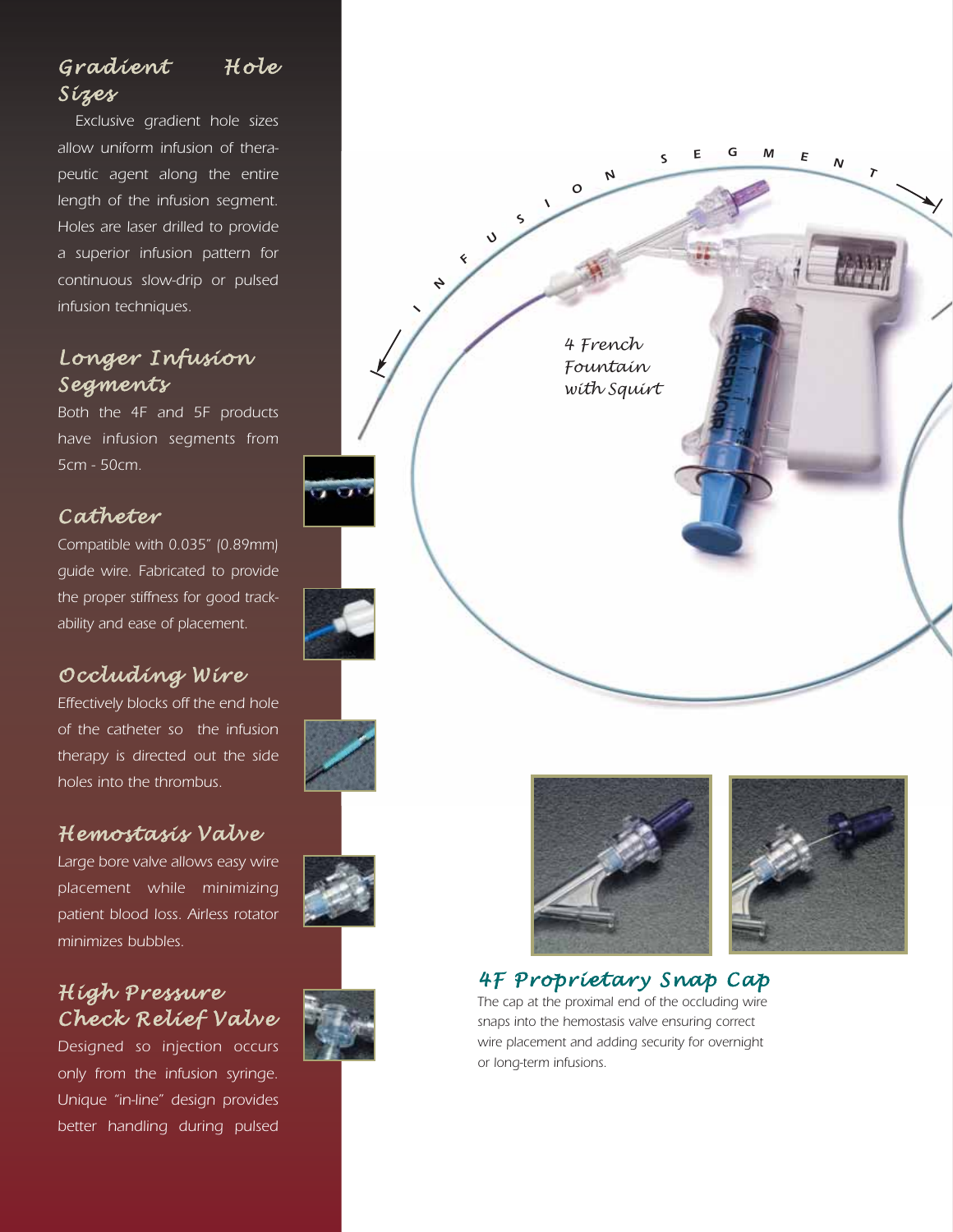

*5 French Fountain Infusion System*

> *THE 4 FRENCH AND 5 FRENCH FOUNTAIN™ INFUSION SYSTEMS ARE AVAILABLE WITH THE SQUIRT™ OR WITH AN INFUSION SYSTEM CON-TAINING A HIGH PRESSURE CHECK-RELIEF VALVE AND INFUSION SYRINGE. BOTH SYSTEMS CONTAIN A MERIT ACCESSPLUS™ HEMOSTASIS VALVE AND A 20ML RESERVOIR SYRINGE.*

*The side holes on the Fountain™ Infusion Catheter rotate around the catheter to create a more uniform dispersion of therapeutic agent.*





*Other competitive catheters have side holes or slits lined up in 4 parallel rows.* 



*Squirt ™ Fluid Delivery System Consistent, forceful, pulsed injections for optimal* 



#### *5F Proprietary Wire Protector Cap thrombolysis procedures.*

*The wire protector cap covers the proximal end of the occluding wire and snaps into the hemostasis valve.*